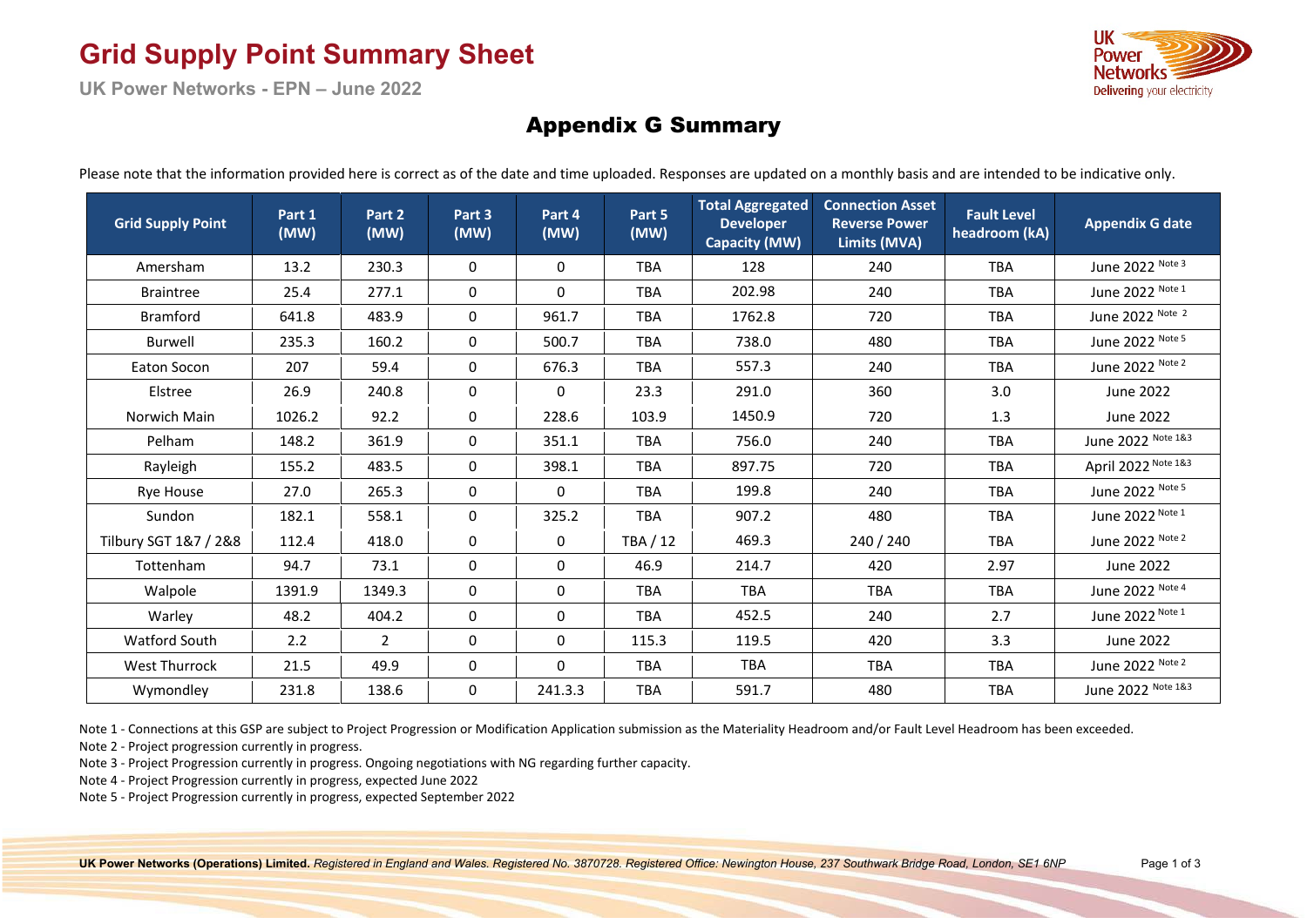# **Grid Supply Point Summary Sheet**

**UK Power Networks - EPN – June 2022**



**Part 1** - **Existing Embedded Power Stations** connected to the Distribution System

Part 2 - Developer Capacity for Relevant Embedded Power Stations connected and to be connected to the Distribution System where Site Specific Requirements (as specified in Clause 11 of the Bilateral Connection Agreement) shall apply.

**Part 3 - Developer Capacity subject to Interim Restrictions on Availability** (as specified in Clause 12 of the Bilateral Connection Agreement), the Site Specific Requirements (as specified in Clause 11 of the Bilateral Connection Agreement) and the requirements of Appendix D shall apply.

Part 4 - Developer Capacity for Relevant Embedded Power Stations to be connected to the Distribution System following completion of works (as specified in the Construction Agreement) and Site Specific Requirements (as specified in Clause 11 of the Bilateral Connection Agreement) shall apply.

**Part 5 - Materiality & Wider System Limits**